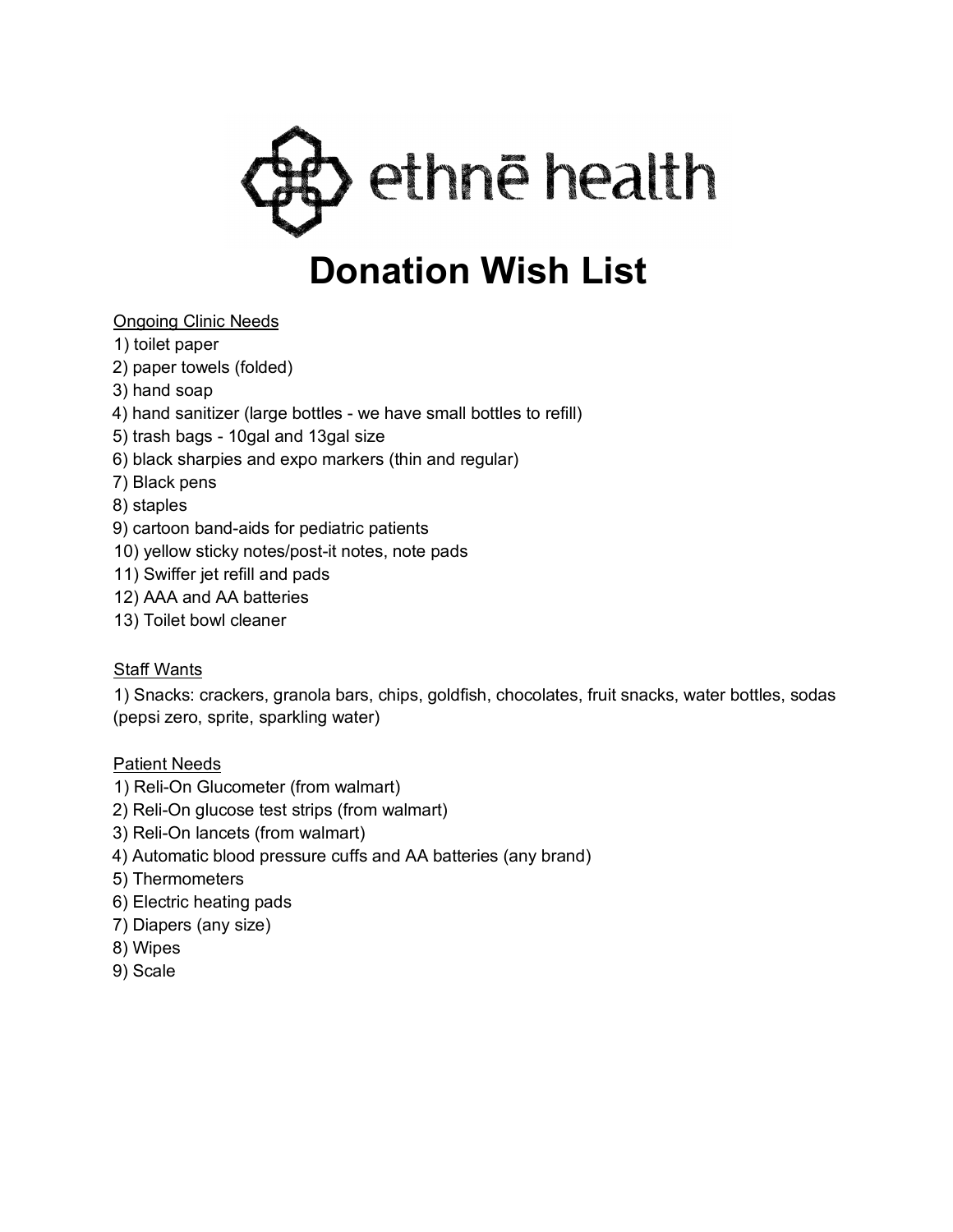Medical supplies for clinic

- 1. Nitrile Gloves (S,M,L)
- 2. Rayon tipped OB Gyn Applicators
- 3. Microscope Slides and Coverslips
- 4. Saline Drops
- 5. Disposable speculums (S, M,L)
- 6. Sani-Cloth (disinfectant wipes)
- 7. Sutures (nylon, vicryl)

#### Care packages

### *Diabetes Care Package*

1. Diabetes supplies

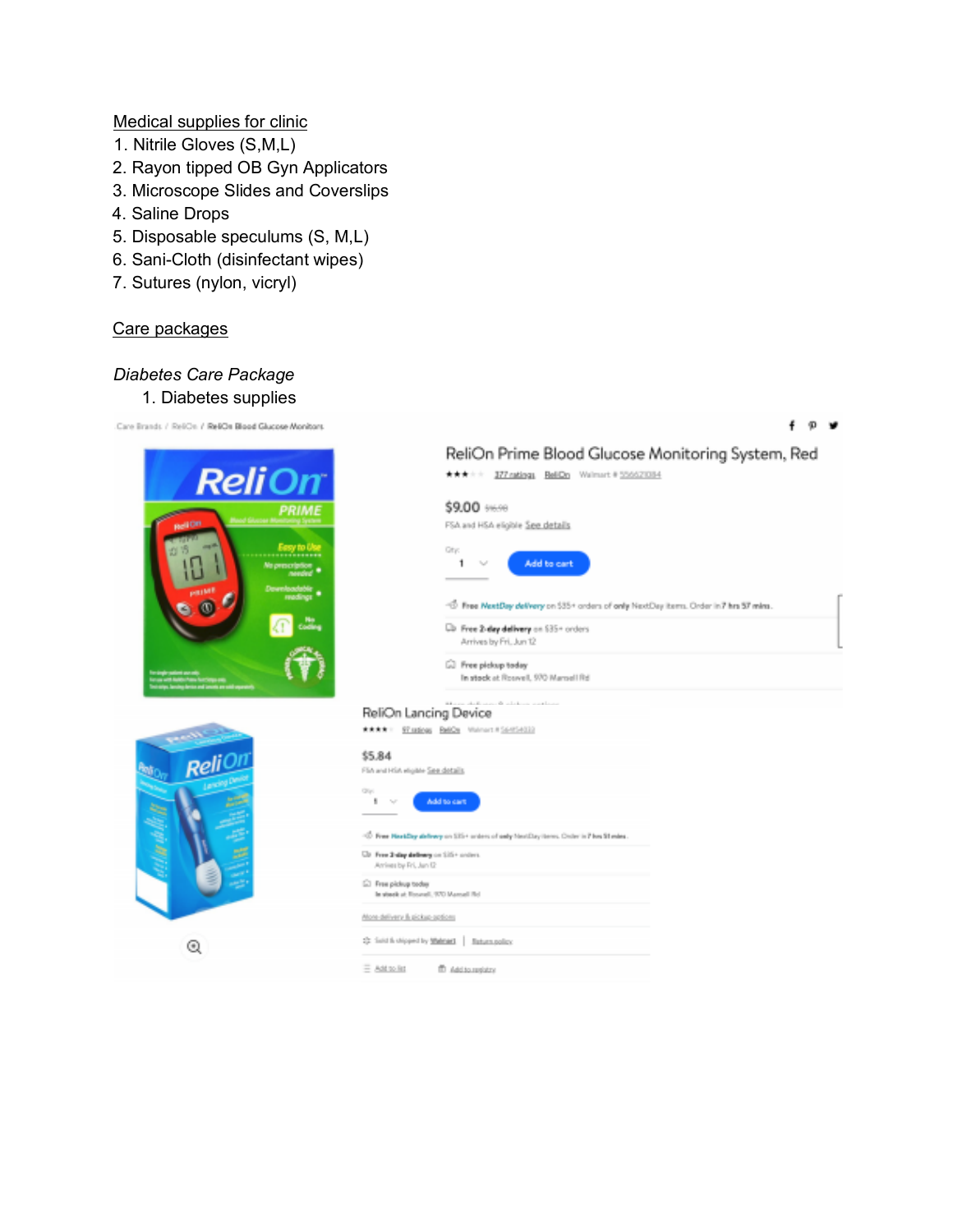



2. Alcohol pads



3. Pill box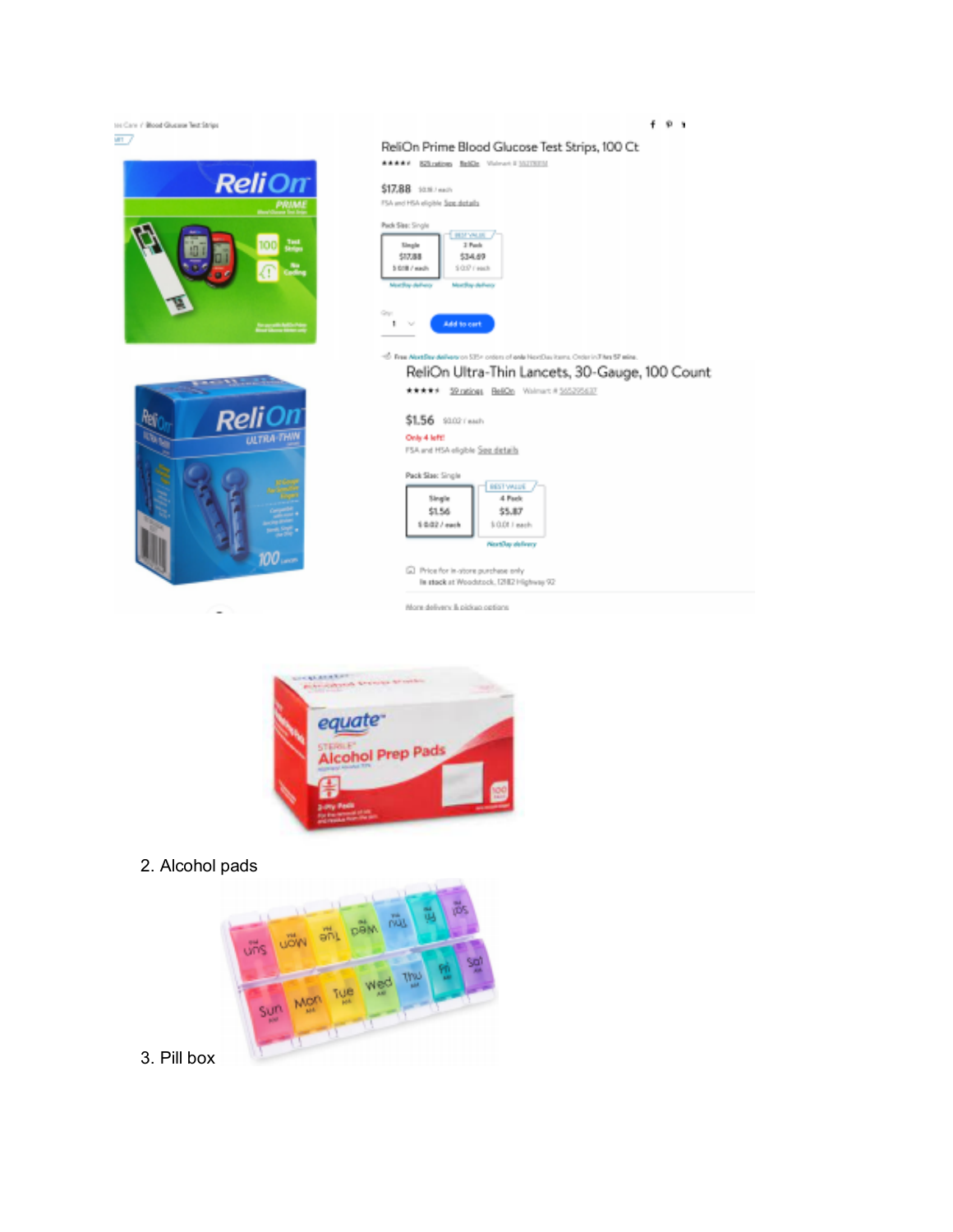4. Small notebook

*Hypertension Care Package*



3. Small notebook

*Newborn Care Package*



- 1. Vaseline/Aquaphor
- 2. Thermometer rectal vs ear 3. Washcloths
- 4. Bibs
- 5. Wipes
- 6. Desitin cream